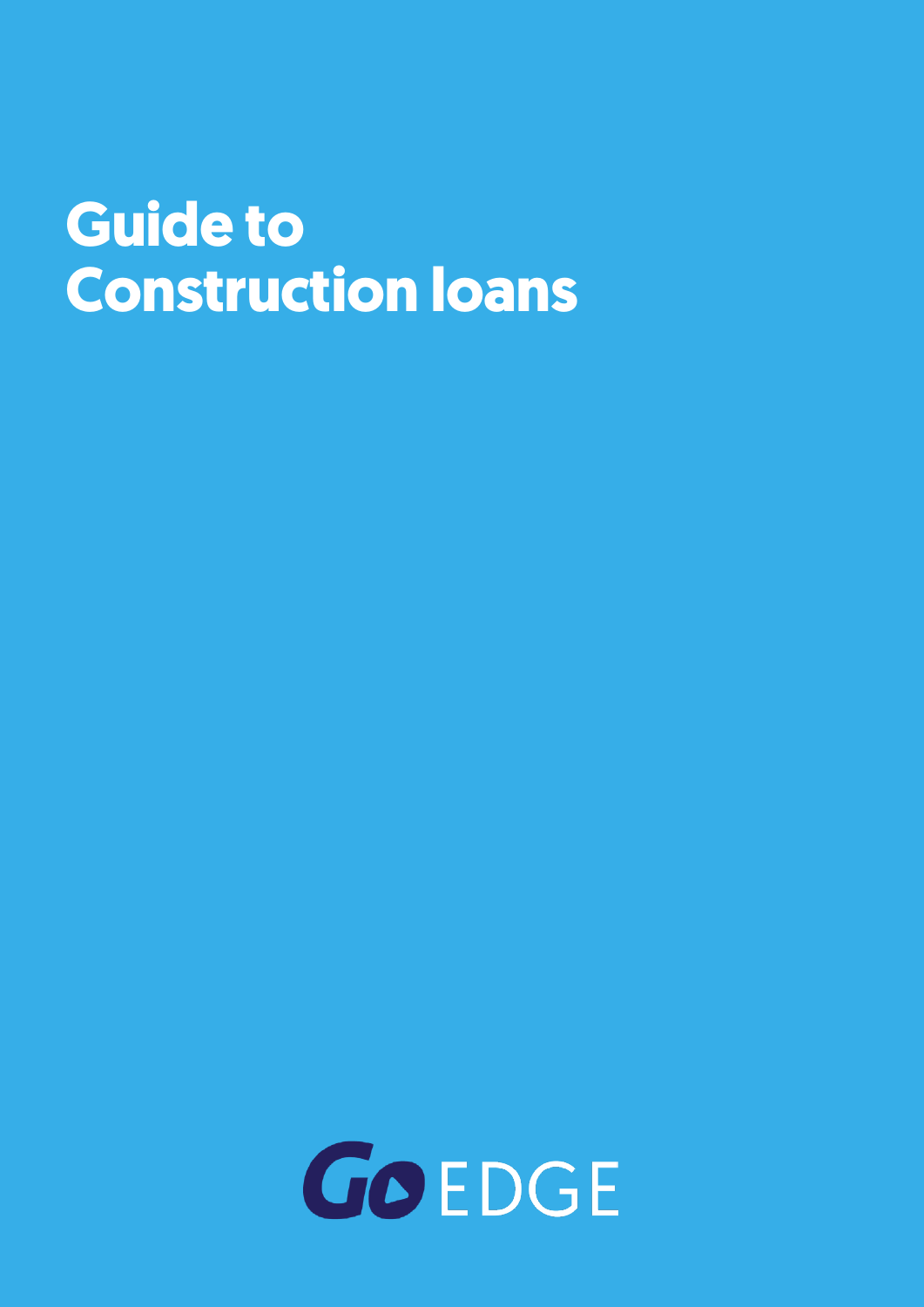## **GUIDE TO CONSTRUCTION LOANS**

**building a home can be both an exciting and challenging journey, and our construction loan is designed to make the process as simple and stress-free as possible. This guide covers the key points on how your construction loan will work. For more information and to make sure this product is suited to you, speak to your broker or give our Customer Care team a call on 1300 300 989.**



Lending up to 90% value of the completed property



24 months to complete your build



**%** Interest-only repayments during your build

## **How does a construction loan work?**

Our construction loan allows you to access your loan funds at the completion of each stage of your build, meaning that you'll only be paying interest on funds as you need them and not upfront on the full amount. These repayments are interest-only during the construction period and are repaid monthly.

Once your loan has settled, you'll need to start your construction within 12 months, and have it completed within 12 months of drawing down your first progress payment.

To ensure that your construction is fully completed and ready to move in after the final payment, we will always make sure that we're holding enough funds to complete each stage all the way through to the end. If you're not borrowing the whole amount of the construction cost, and contributing funds of your own – you'll need to contribute those funds first. Once all your funds have been contributed, our funding process will begin.

## **Typical stages of construction:**

(Note: The housing industry uses the following percentages as a baseline; these percentages are of a general nature and may vary.)

| <b>Stage</b>      | <b>Description</b>                                     | <b>Percentages</b> |
|-------------------|--------------------------------------------------------|--------------------|
| Deposit           | Plans, permits, insurance                              | 5%                 |
| Base/Slab         | Concrete slab, footings, base brickwork                | $10\%$             |
| Frame             | House frame complete and approved by building surveyor | 15%                |
| Lock-up           | Windows, doors, brickwork, insulation roofing          | 35%                |
| Fixing            | Plumbing, electrical, painting, etc.                   | 25%                |
| Final/ Completion | Fencing, site clean-up, final payment                  | $10\%$             |

## **Construction LVR calculation**

LVRs are calculated by expressing the amount borrowed as a percentage of the security value. The security value for construction loans must be calculated using the following figures:

- The lower of the land value shown on the valuation OR Contract of Sale PLUS
- The lower of the improvement value shown on the valuation OR the Fixed Price Building Contract including any variations

## **In the following example, the security used by Advantedge to calculate the LVR is \$295,000**

| Stage Contract | <b>Purchase Price</b>    | <b>Valuation</b>      |
|----------------|--------------------------|-----------------------|
| Land           | \$100,000                | $$95,000 \rightarrow$ |
| Improvement    | $$200,000 \, \checkmark$ | \$210,000             |
| Total          | \$300,000                | \$305,500             |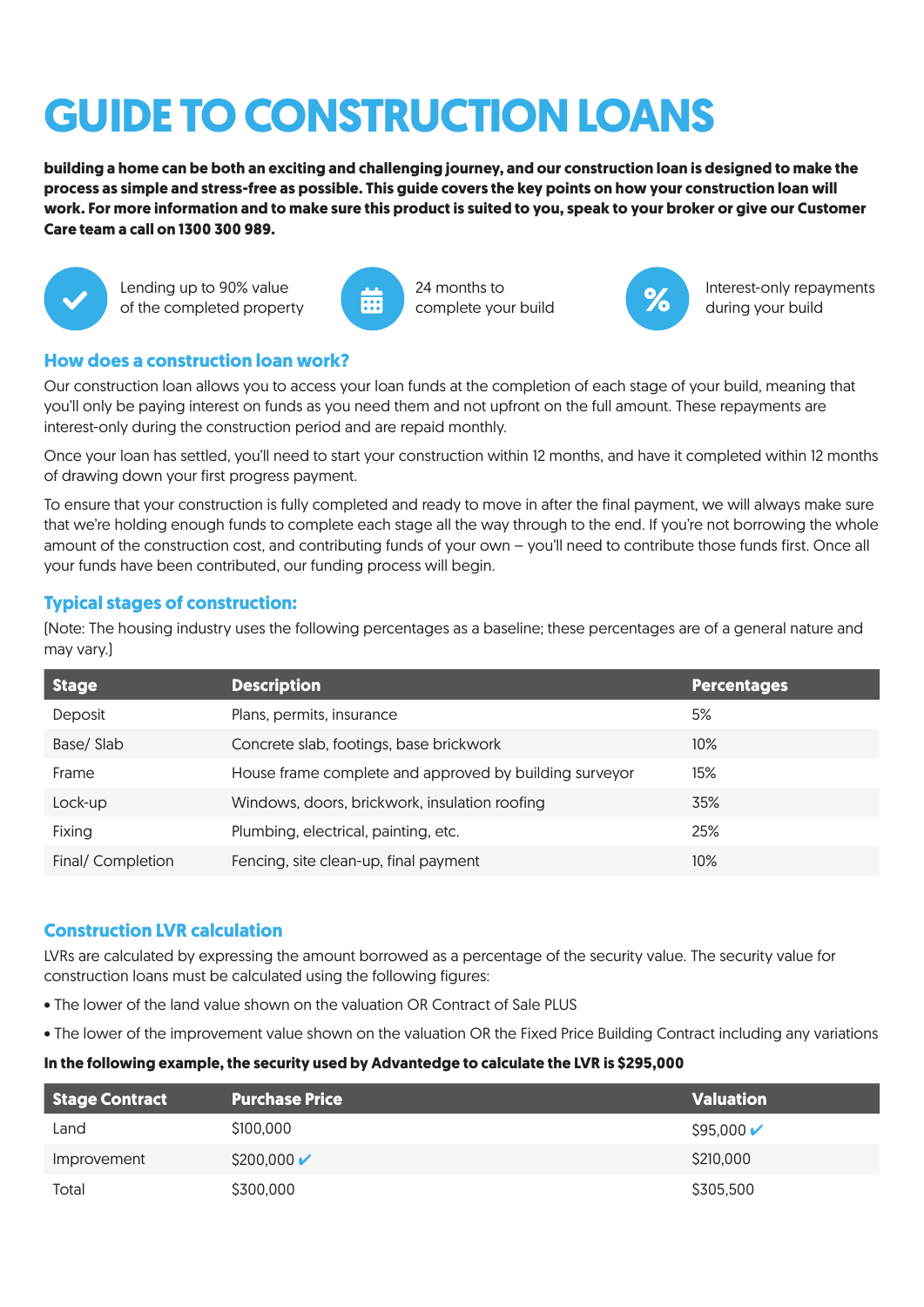## **What's required to get an approval?**

- A copy of the signed industry standard Fixed Price Building Contract (FPBC), as well as any quotes for extra work outside of the FPBC
- As if complete Valuation your broker can help you organise this

## **What valuations are needed?**

We'll conduct progress inspection valuations at the Base/ Slab stage of your build or prior to our first payment contribution, and again at Final stage. Please let us know of any contact details for access to the site.

## **What's a Progress Payment?**

A progress payment, or progressive drawdown, is a payment made at each stage of your construction. Before we can release each payment, you'll need to provide us with all the necessary documents outlined below.

## **To make your first progress payment we will need:**

- 1. Copy of stamped and approved council plans (not necessary for deposit claim)
- 2. Copy of Builders All Risk Insurance or Certificate of Currency (on insurers letterhead and detailing borrower name, property address, and start/ expiry date of policy)
- 3. Copy of Home Owners Warranty Certificate for an amount equal or greater than contract price (Tasmania excluded, BSA insurance in QLD)
- 4. Builder's invoice(s) or receipt
- 5. Progress Payment Form signed by you authorising the payment

## **For finishing the job and making your final payment, we will need:**

- 1. An Occupancy Permit, acceptable to the lender in respect of the building works, and any other permission that is required by any relevant authority in relation to the occupation of the land (not applicable in WA, Certificate of Compliance for SA)
- 2. A Building insurance policy or Certificate of Currency where the property value is greater than \$1 million dollars. The amount should not be less than the value of the completed property

For all payments in between, we simply require a copy of the builder's invoice and a signed Progress Payment Form.

## **Changes to your build or builder**

Where you have agreed to contractual changes with your builder, it is important to notify us immediately. Any variations, especially negative changes (i.e. swapping to lower cost materials or discounts from the builder) may impact the value of the security and require a new valuation.

As your lender, we are obliged to lend to you the amount of your actual construction costs. Any devaluation of the security may require a reduction of your loan amount.

We need to know immediately if for any reason you sign a contract with a different builder. We'll need a newly signed and dated building contract, banking details, a copy of new builder's insurances and any legal documentation relating to the original builder i.e. termination of contract. A new valuation may be required along with credit approval to proceed with the builder.

## **Settlement Scenarios – how funds will be disbursed**

| <b>Purpose</b>                        | <b>Disbursement of funds</b>                                                                                                                    |  |
|---------------------------------------|-------------------------------------------------------------------------------------------------------------------------------------------------|--|
| Purchase of Land Only                 | We will release the approved loan facility amount towards the purchase of land                                                                  |  |
| <b>Construction Only</b>              | If the loan amount is more than the FPBC, we will retain the full amount of the contract<br>including variations.                               |  |
| Purchase of Land and<br>Construction  | If the loan amount is less than the FPBC, we'll retain the loan amount, and you'll need to<br>contribute your own funds towards the settlement. |  |
|                                       | If the loan amount is more than the FPBC, we'll retain the full amount of the contract and<br>forward the remaining funds towards settlement.   |  |
| Refinance of Land<br>and Construction | We'll retain the full amount of the contract including variations. You will need to contribute<br>your own funds towards the settlement         |  |

Where deposits have been paid, we may release up to 5% of the FPBC amount prior to the commencement of any construction works. Funds will be made available towards land settlement.